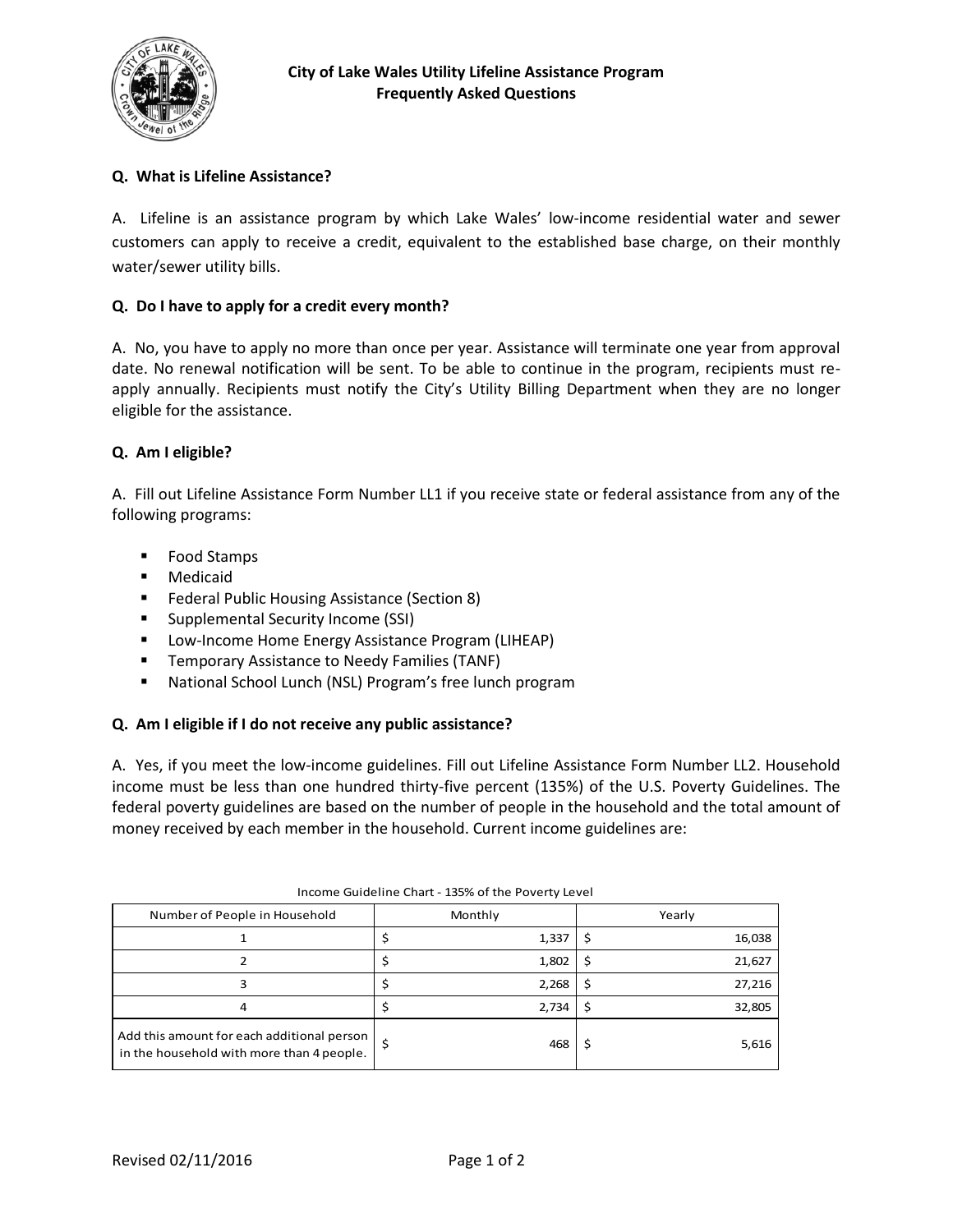#### **Q. How do I sign up?**

A. A form may be obtained from the Administrative Municipal Building (Customer Service or Cashier Area) or downloaded from the City's website – [www.lakewalesfl.gov](https://www.lakewalesfl.gov/).

#### **Q. Where do I return my completed application and documents?**

A. Your application and documents should be returned to the Customer Service/Cashier area located within the Municipal Administrative Building at 201 W. Central Avenue, Lake Wales, or mailed to:

> City of Lake Wales Attn: Utility Billing/Lifeline P.O. Box 1320 Lake Wales, FL 33859-1320

#### **Q. Can my services be disconnected if I do not pay my utility bills?**

A. Yes. The account will be subject to all payment due dates, penalty assessments for late payments, and fees for non-payment and all services. Payments must be made timely.

#### **Q. What happens to my Lifeline assistance if I no longer qualify?**

A. Recipients must notify the City's Utility Billing Department when they are no longer eligible for this assistance program.

#### **Q. Will everyone who qualifies receive assistance?**

A. No. Participation is limited to ten (10) percent of total utility customers. The quota for assistance is established on October  $1<sup>st</sup>$  of each year.

#### **Q. Will a waiting list be maintained?**

A. Yes. Completed applications that are received after the current year's quota is met will be placed on a waiting list, which will expire one year from date of receipt.

#### **Q. Should I re-apply annually?**

A. Yes. The assistance expires one year from the approval date.

## **FOR ADDITIONAL INFORMATION YOU MAY CALL CUSTOMER SERVICE AT (863) 678-4182 EXT 221 OR EXT 226.**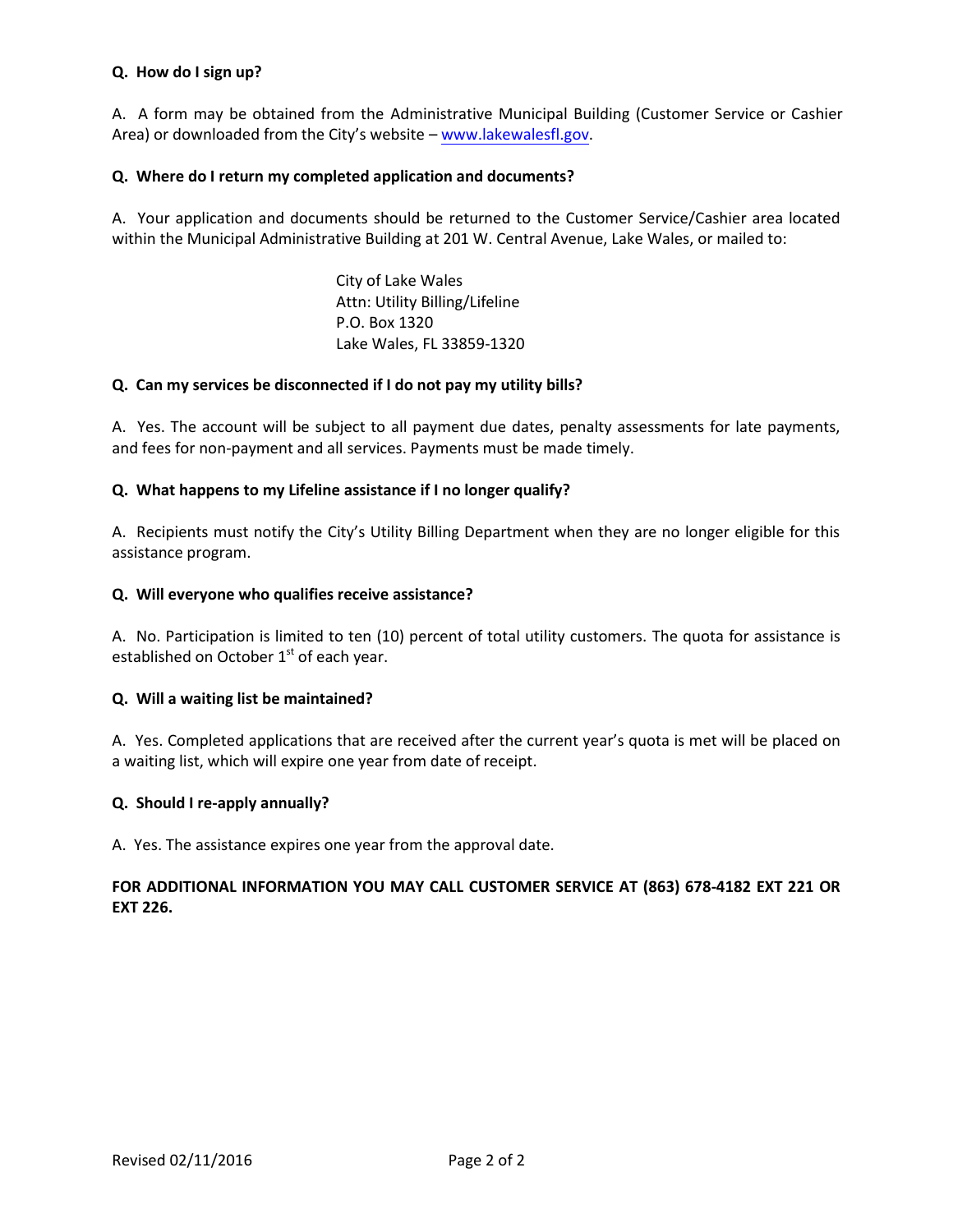

#### Application for Lake Wales Utility Lifeline Assistance Program (Annual Renewal Required) **FORM - LL1**

| I hereby certify that I participate in the following public assistance program(s):<br>(Check all that apply. Utility account must be in public assistance recipient's name.)<br>Temporary Cash Assistance (TCA)<br>Food Stamps<br>Medicaid<br>Low-Income Home Energy Assistance Program (LIHEAP)<br>□<br>Supplemental Security Income (SSI)<br>□<br>Federal Public Housing Assistance (Section 8)<br>□<br>National School Lunch Program (NSLP)<br>□ |  |  |  |  |  |  |  |
|-----------------------------------------------------------------------------------------------------------------------------------------------------------------------------------------------------------------------------------------------------------------------------------------------------------------------------------------------------------------------------------------------------------------------------------------------------|--|--|--|--|--|--|--|

Please be sure to enclose the following in order to expedite processing:

- Recent copy of City of Lake Wales utility bill
- Completed and signed application
- Copy of applicant's identification (ID card, voter registration card, driver's license, etc.)
- Copy of award letter(s) or letter(s) from agency from which public assistance is received.

#### **Please read the following statement carefully before signing:**

I certify, under penalty of perjury, that I am a current recipient of the above program(s) and will notify Lake Wales Utility Billing when I am no longer participating in any of the above designated program(s). I give permission to the duly authorized official(s) administering the above program(s) to provide to the Lake Wales Utility Billing Department my participation status in any of the above program(s). I give this permission on the condition that the information in this form and any information about my participation in the above program(s) provided by officials by maintained by the Lake Wales Utility Billing Department as confidential customer account information.

\_\_\_\_\_\_\_\_\_\_\_\_\_\_\_\_\_\_\_\_\_\_\_\_\_\_\_\_\_\_\_\_\_\_\_\_\_\_\_\_\_\_\_\_\_\_\_\_\_ \_\_\_\_\_\_\_\_\_\_\_\_\_\_\_\_\_\_\_\_\_\_\_\_\_\_\_\_\_\_\_\_\_\_\_\_\_\_

Applicant Signature Date

Please mail or bring this application and required documents to the City of Lake Wales Municipal Administration Building, Utility Billing Department.

City of Lake Wales **City of Lake Wales** Attn: Utility Billing/Lifeline Utility Billing Department P.O. Box 1320 201 W. Central Avenue Lake Wales, FL 33859-1320 Lake Wales, FL 33853

Customer Service Phone Number: (863) 678-4182 Ext 221 or Ext. 226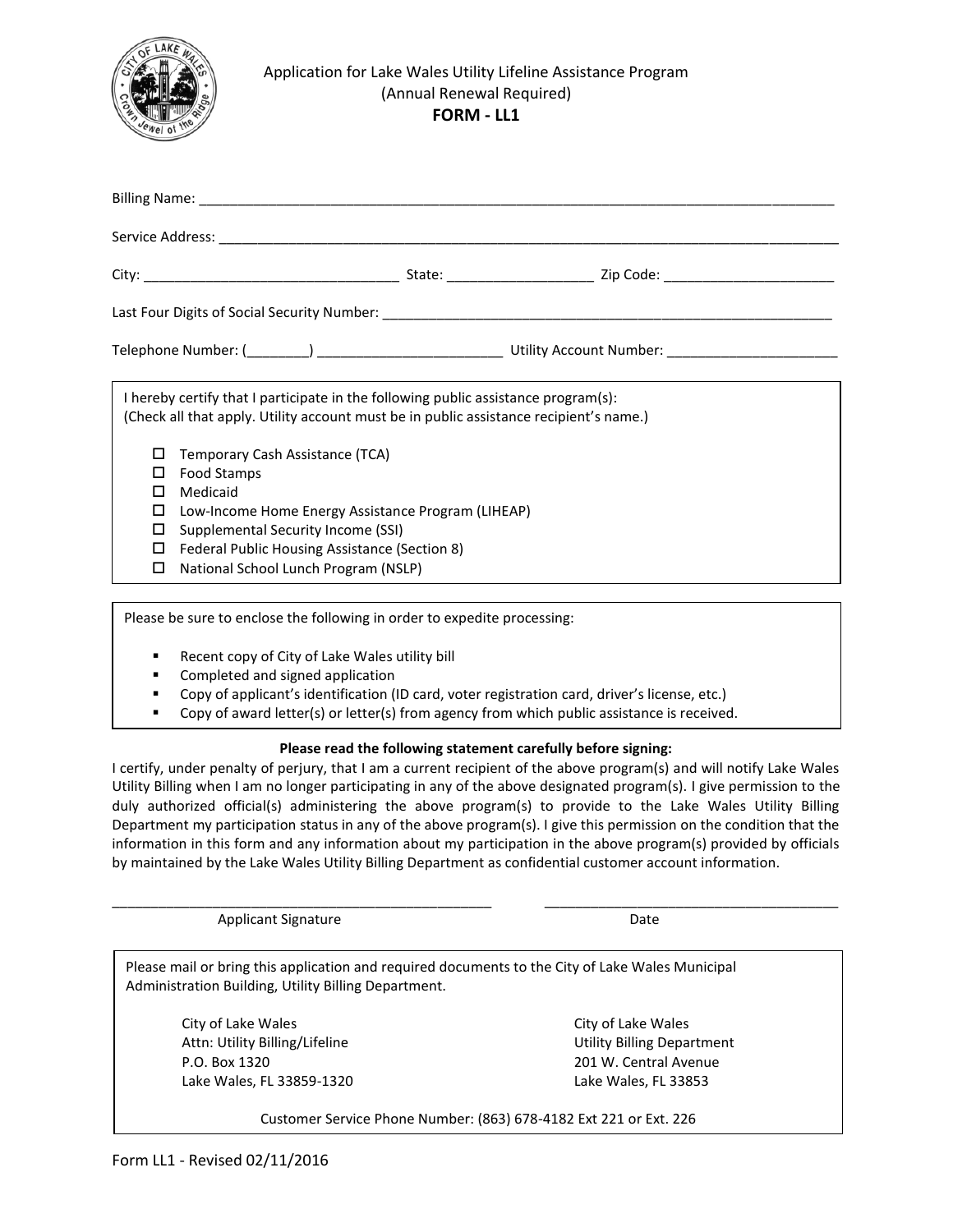

#### Application for Lake Wales Utility Lifeline Assistance Program Based on Household Income (Annual Renewal Required)

**Form – LL2**

| How many people live in your household?                                            |  |  |  |  |  |
|------------------------------------------------------------------------------------|--|--|--|--|--|
|                                                                                    |  |  |  |  |  |
|                                                                                    |  |  |  |  |  |
| What is your total monthly/yearly household income? (Please select monthly/yearly) |  |  |  |  |  |
|                                                                                    |  |  |  |  |  |

Please be sure to enclose the following in order to expedite processing:

- Recent copy of City of Lake Wales utility bill
- Completed and signed application
- Copy of applicant's identification (ID card, voter registration card, driver's license, etc.)
- Proof of total household income *(see page 2 for examples).*

#### **Please read the following statement carefully before signing:**

I certify, under penalty of law, that I am the applicant for the Lifeline Assistance Program requested above. I agree to notify the Lake Wales Utility Billing Department when I am no longer eligible for this assistance program. The information provided above and its attachments are true and correct.

Applicant Signature Date

\_\_\_\_\_\_\_\_\_\_\_\_\_\_\_\_\_\_\_\_\_\_\_\_\_\_\_\_\_\_\_\_\_\_\_\_\_\_\_\_\_\_\_\_\_\_\_\_\_ \_\_\_\_\_\_\_\_\_\_\_\_\_\_\_\_\_\_\_\_\_\_\_\_\_\_\_\_\_\_\_\_\_\_\_\_\_\_

Please mail or bring this application and required documents to the City of Lake Wales Municipal Administration Building, Utility Billing Department.

City of Lake Wales City of Lake Wales Attn: Utility Billing/Lifeline Utility Billing Department P.O. Box 1320 201 W. Central Avenue Lake Wales, FL 33859-1320 Lake Wales, FL 33853

Customer Service Phone Number: (863) 678-4182 Ext. 221 or Ext. 226.